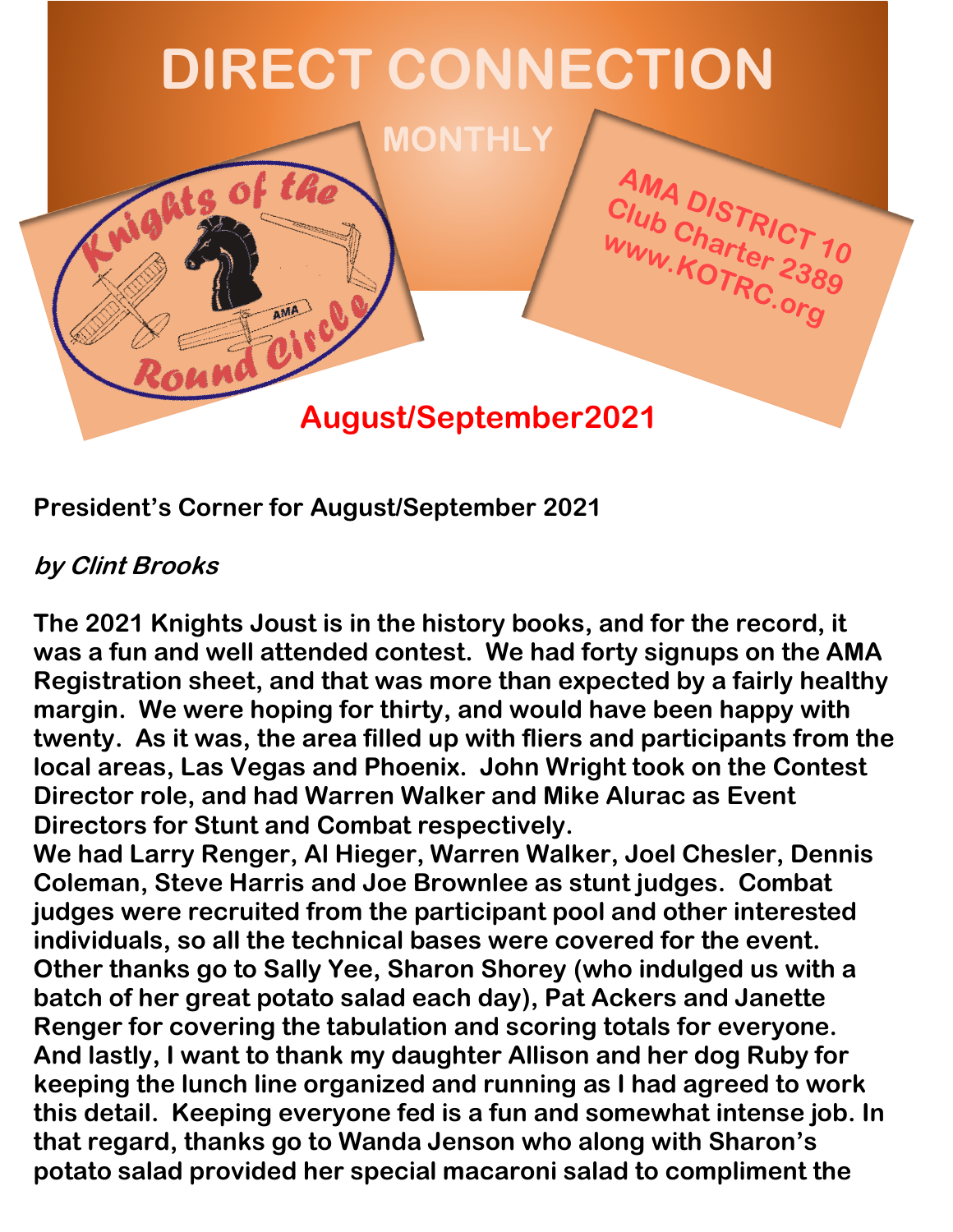**party sub slices we were serving. Others helped along the way and if I have not named you, I apologize. Your efforts were appreciated by all of us.**

**Coming up is the F2D Combat contest for November 12 through 14, also at Whittier Narrows. We need club support for judging this as well, and there should be significant turnout for the event according to CD Bill Maywald.** 

**Shifting gears, we continue in the no status holding pattern for the combat pilot circle project. Also, I have no news to report on the application for the club to be considered a Community Partner under the L.A. County use fee plan now in effect. This is causing a lot of consternation with the membership as to what next year's contest schedule will require to support financially. Current fees for "non-Sporting" events (which the model airplane area is considered by County Park management) are fairly exorbitant, and don't present a viable business case to clubs such as ours to support. So, we will see where this ends up eventually-it's certainly not a comfortable feeling for any of us.**

**On to other business, we have some club officer positions about to change. Larry Renger has asked to be replaced as club Treasurer, and the Vice President position is going to roll over as well. Nominations and voting will probably occur in the October General meeting, and the new officers installed at the end of the year at our Christmas gathering, which is looking like a brunch at Flo's Café at Chino airport followed by a tour of the Planes of Fame air museum after for those interested. Speaking of the air museum, the airshow for the end of October has been scrubbed. Ronnie Espolt has been coordinating with the museum management about creating a model aviation activity at the museum and also getting local clubs involved with flying demonstrations at the airshow, to which we had agreed to in the July General meeting. More news to come as I think the model aviation activity thought has taken hold for the museum staff and planning for the future, according to Ronnie.**

**Until next time, keep building and flying-I'll see you at the field!**

**Below are pictures from the Joust courtesy of Clint:**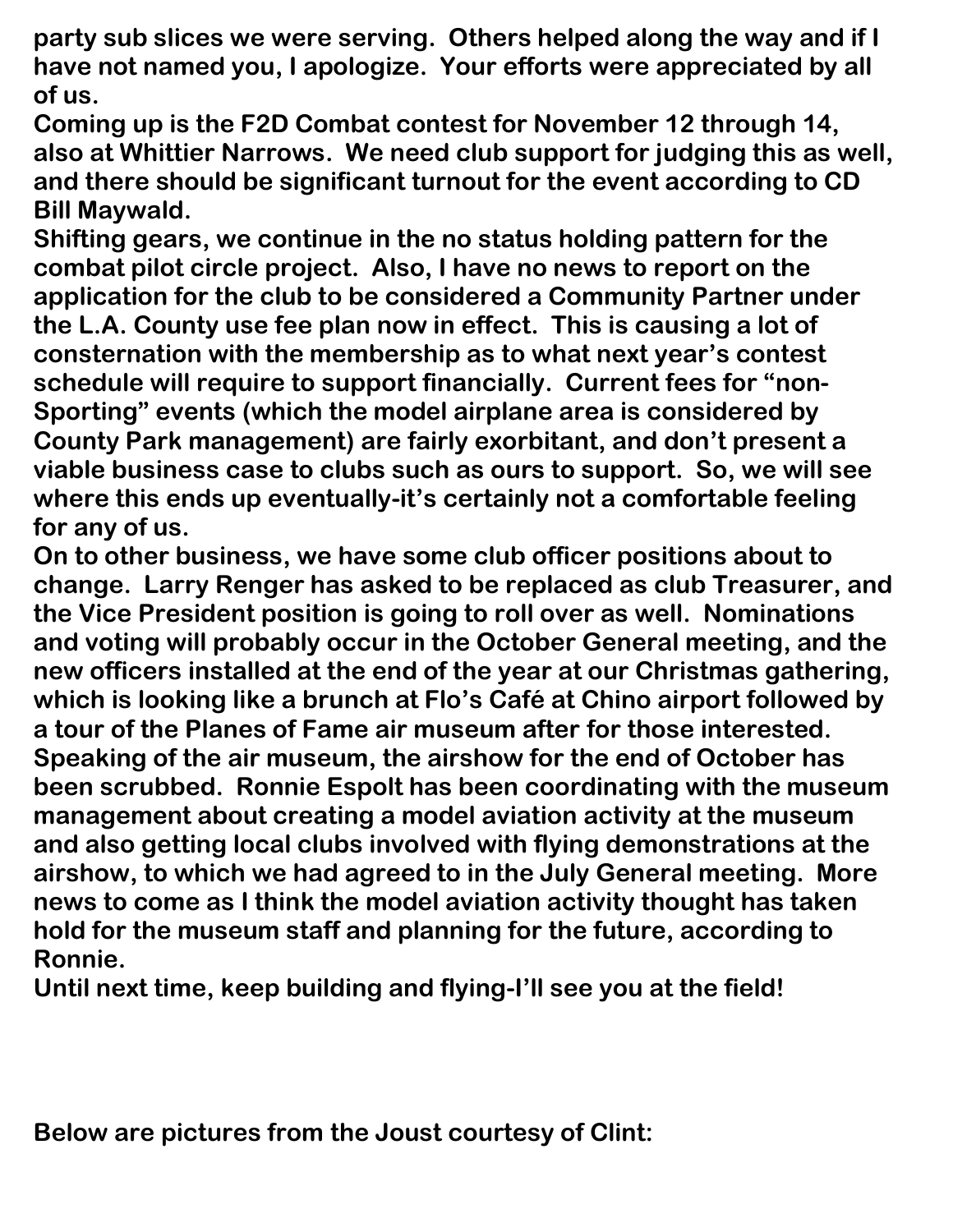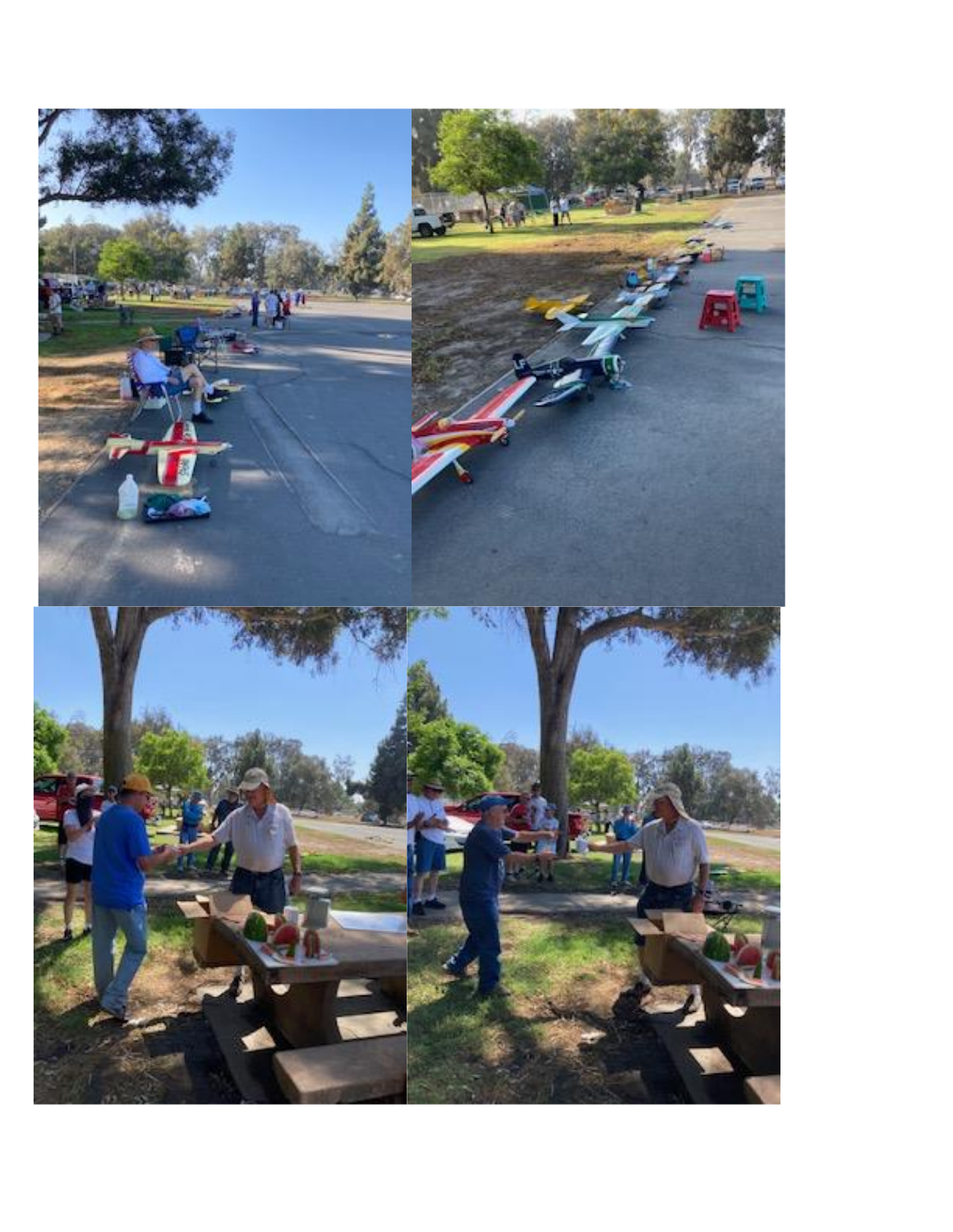

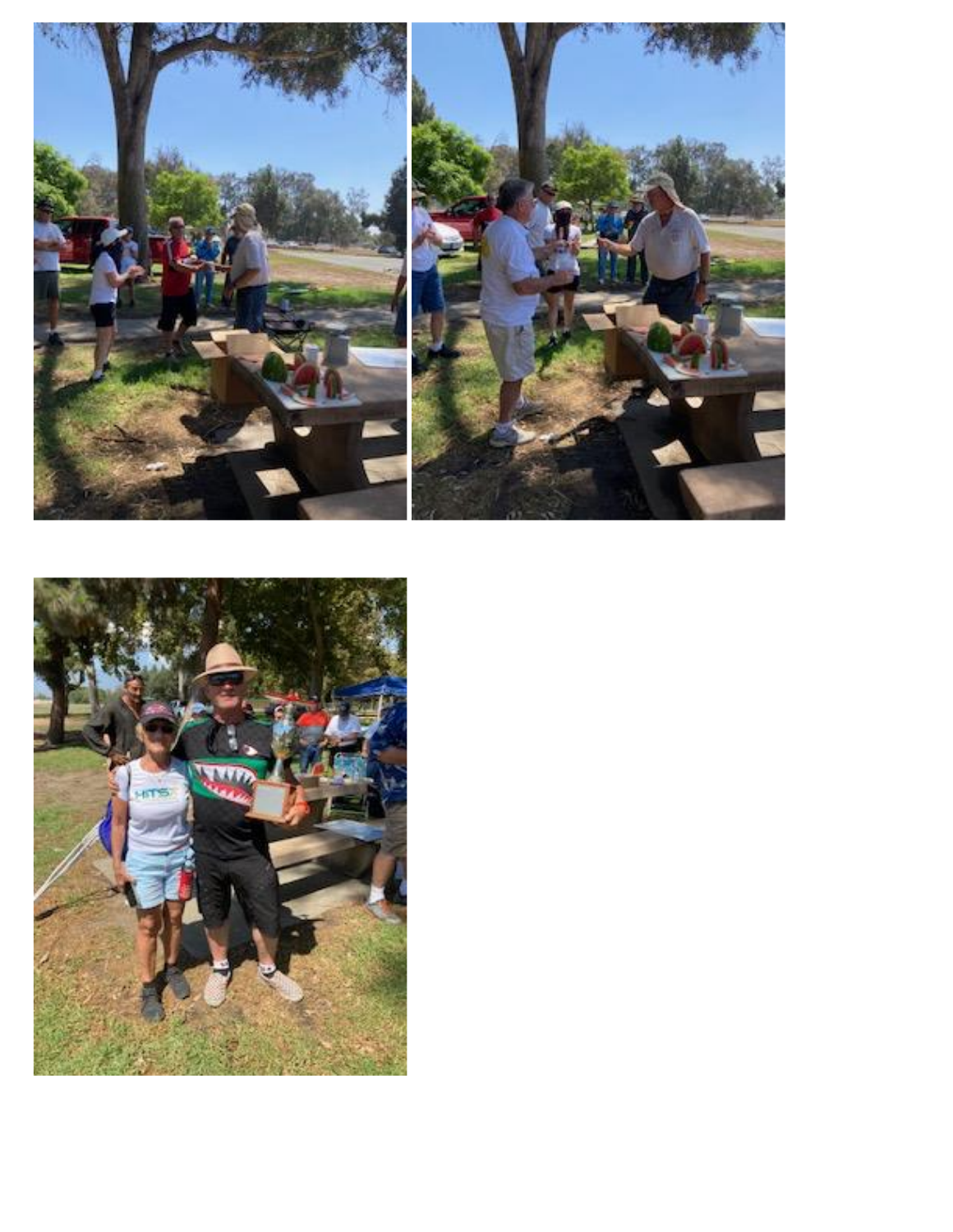



**The Calendar** 

# **Contest Calendar-extracted (aka stolen) from Alan Hieger's Nag.**

**His best information on regional competition for the balance of 2021**

#### **Golden State Stunt Championships**

**October 23-24 on the parking apron at Madera Municipal Airport. The state champs follow the Saturday Classic/OTS, Sunday PAMPA skill class format. Early preregistration and hotel reservations are recommended and requested. Official contest literature can be found in Al's last issue!**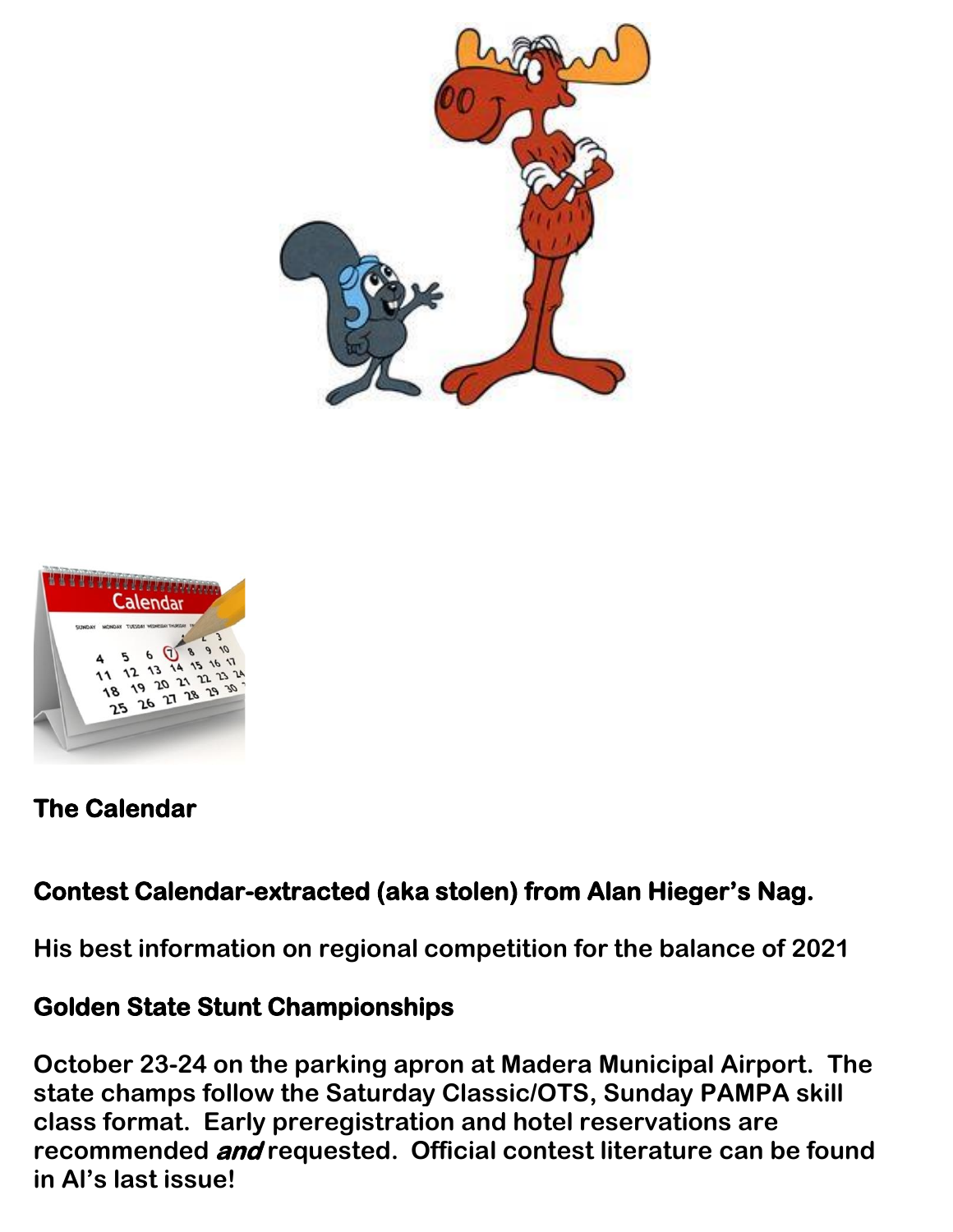**Las Vegas Stunt Challenge: November 6-7, Bennett Airfield--Precision Aerobatics. Complete details appeared in the September 27 issue.**

**FAI (F2D) Combat Contest: November 13-14, Whittier Narrows-- we have no further details.**

**Tony Naccarato Memorial: November 14, Apollo XI Field--1/2A +Small Engine Fun-Fly & ???**

**Toys for Tots, CL Component: December 4-5, Whittier Narrows--Until now, we've been unable to provide much in the way of detail. Apparently, Al received "official information" and attached it to the bottom of his last issue**



**Blast from the past** 

**None this issue due to coverage of the Joust/Palmer**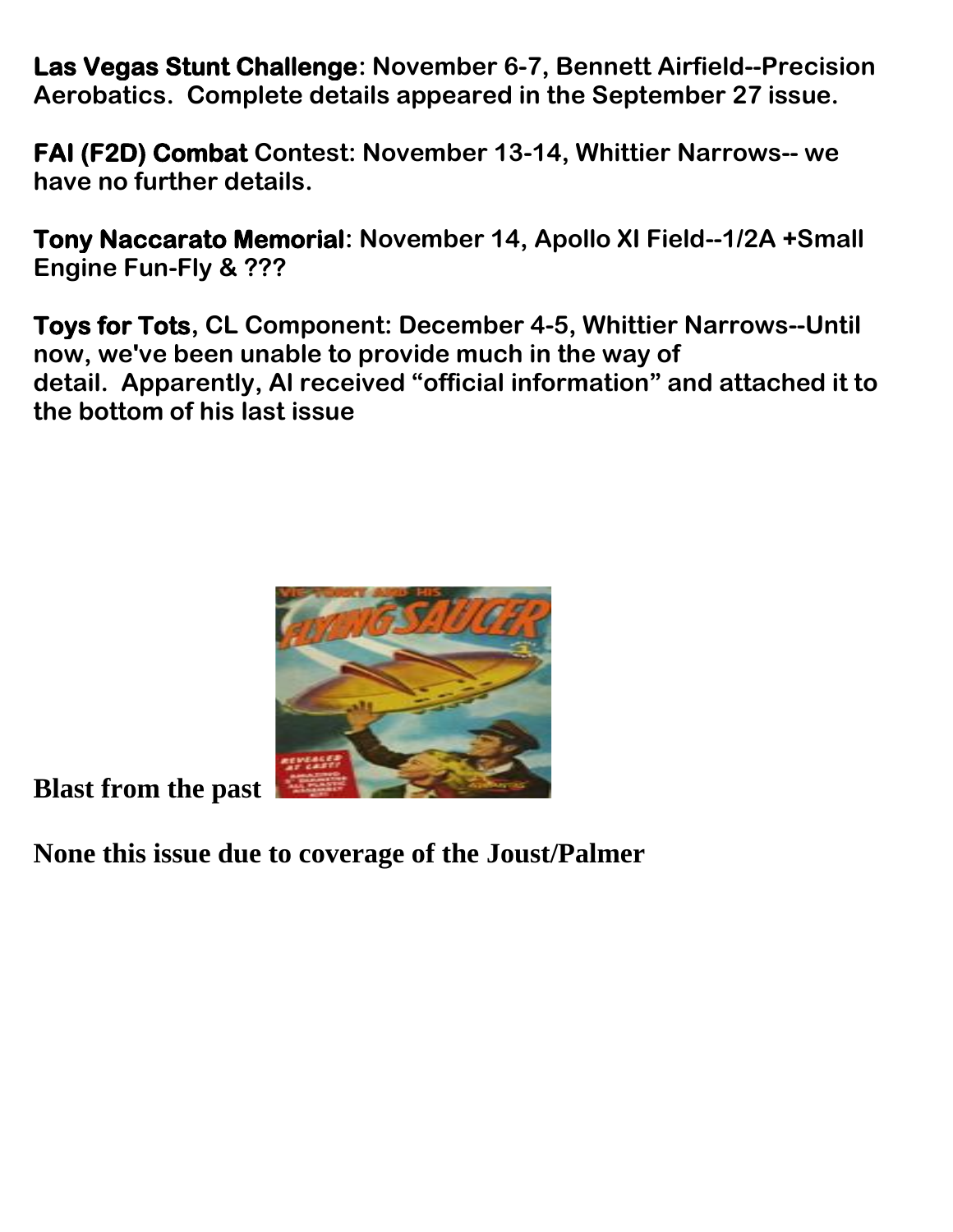

# **BITS AND PIECES**

**No bits No pieces (notice a theme to this issue?)**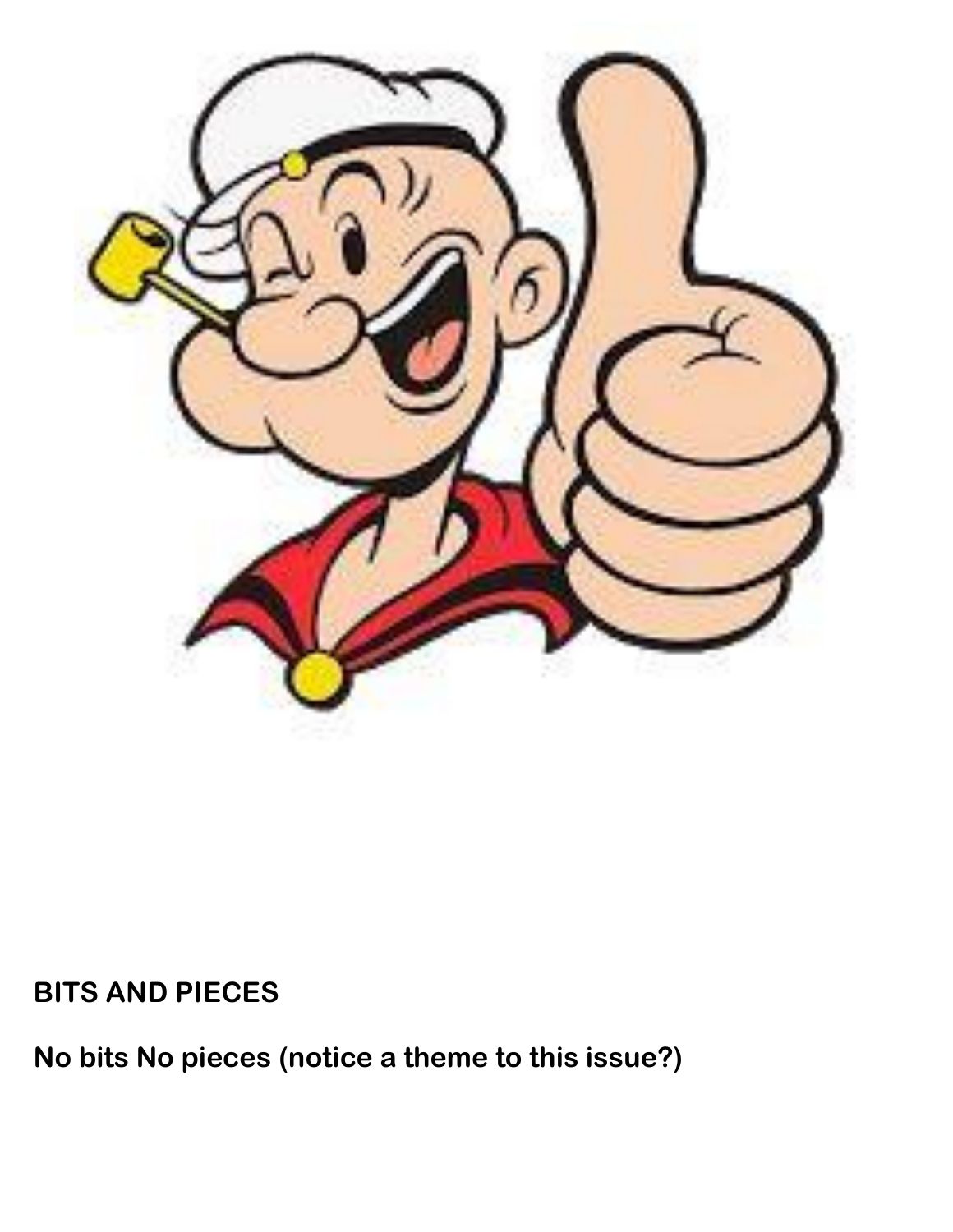#### **The 2021 Knights Joust & Palmer**

**The Knight Joust & Palmer was held (finally after a year and half delay) Aug 28&29. The weather cooperated and the turnout was adequate considering the increased entry fees due to an increase in park fees. Saturday went off smoothly with only 3 in OTS and about 8 in Classic. Sunday was another story. Expert went off without a hitch but Adv, Int. and beginner were all lumped together in the south circle. The problem was late entries. I had to process these entries, make up the clip boards and get flying started alone. The result was over an hour delay in starting on the south circle. More manpower is needed at the registration table. We finished up stunt about 2:30 and the general consensus was that the contest was successful.**

**Anton Kephardt took the Palmer trophy hands down as he was the only flyer to fly three stunt events.**

**John Wright CD**

**Thanks to the Weekly Nag, we also have the event scores.** 

**All entrants posted official scores, and every flight slot available was used. No sandbagging here! The head count might not equal numbers from a decade or more ago, but there's no question that the people turning out to do battle today are a dedicated bunch.**

**Old Time Stunt Judges: Dennis Coleman and Al Hieger**

| 1) John Wright    | <b>Big Job</b>            | 292.5 | 276;5 |
|-------------------|---------------------------|-------|-------|
| 2) Jim Hoffman    | <b>Galloping Comedian</b> | 269   | 282   |
| 3) Antone Kephart | <b>Adams' Special</b>     | 279.5 | 269   |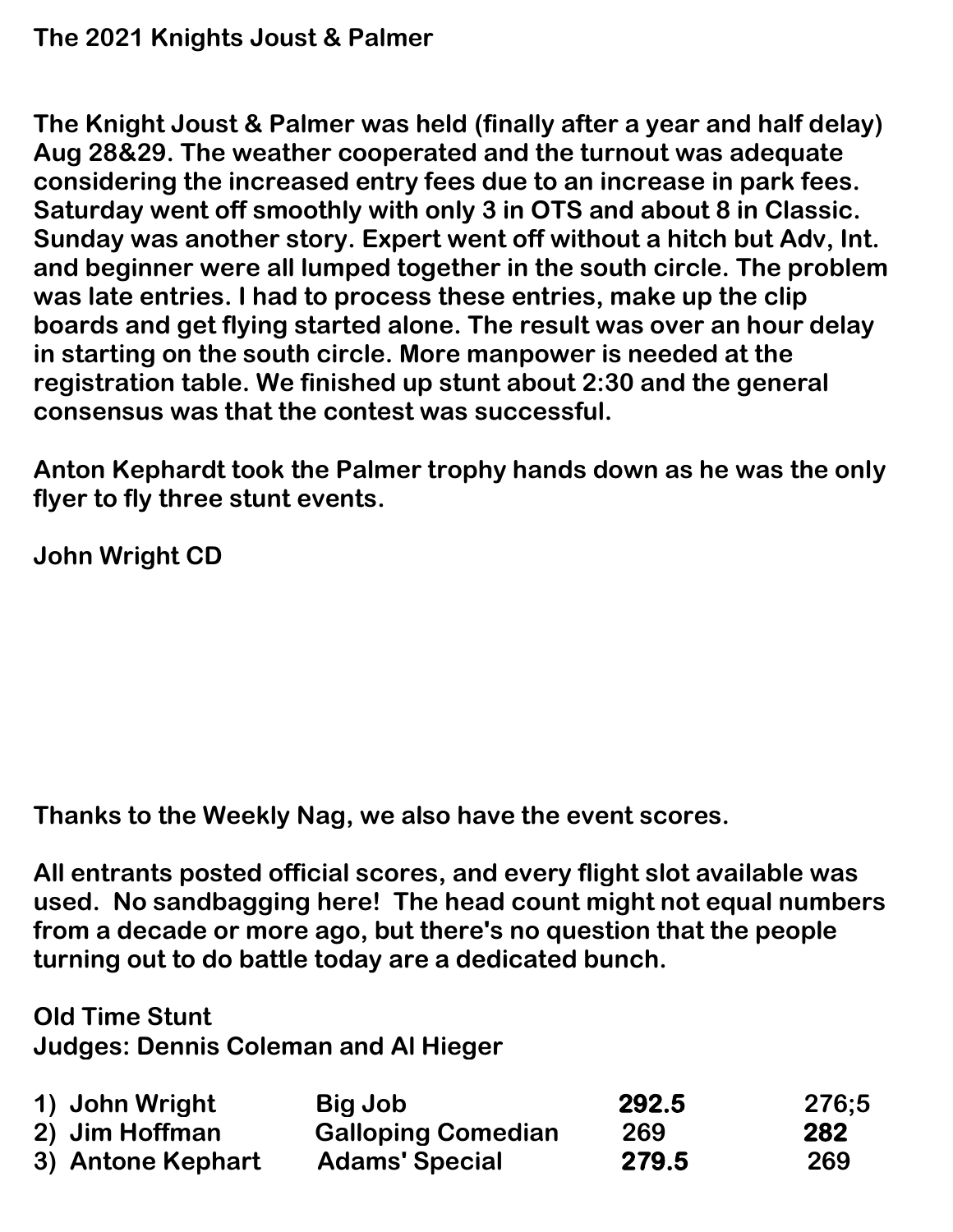#### **Classic Stunt Judges: Joel Chesler and Steve Harris**

| <b>Thunderbird II</b>                                                                                                                                                | 572   | 584         |
|----------------------------------------------------------------------------------------------------------------------------------------------------------------------|-------|-------------|
| Cavalier/P-51                                                                                                                                                        | 464.5 | 555         |
| <b>Patriot</b>                                                                                                                                                       | 548   | 541.5       |
| <b>Smoothie</b>                                                                                                                                                      | 546   | 547.5       |
| <b>Gypsy</b>                                                                                                                                                         | 524   | 508.5       |
| <b>Oriental</b>                                                                                                                                                      | 244   | 523.5       |
| <b>Shark 45</b>                                                                                                                                                      | 312.5 | 501         |
| Prof. Cavalier/Me-109                                                                                                                                                | 447.5 | 463         |
| Humongous/P-26                                                                                                                                                       | 336.5 | <b>Pass</b> |
| 1) Bob Harness<br>2) Antone Kephart<br>3) Steve MacBride<br>4) Emil Opffer<br>5) Warren Walker<br>6) Gary Akers<br>7) Fred Staley<br>8) Scott Danner<br>9) Al Shorey |       |             |

**Over on the grass circle, the Combat guys were having themselves a triple-elimination go at 80 mph Speed Limit. They were still going at it well after the Stunt gang finished for the day, but ultimately the field of thirteen was whittled down:**

- **1) Russ Wilcox**
- **2) Don Jensen**
- **3) Greg Carter**

#### **Expert**

**Judges: Dennis Coleman and Warren Walker**

| 1) Steve Harris   | <b>Risky Business</b>     | 562   | 590.5       |
|-------------------|---------------------------|-------|-------------|
| 2) Tim Just       | Delroy $(?)^*$            | 569   | 575         |
| 3) Scott Dinger   | <b>Dreadnought</b>        | 565   | <b>Pass</b> |
| 4) Jim Hoffman    | Predator                  | 562   | 388         |
| 5) Antone Kephart | Cavalier/P-51**           | 555   | 554         |
| 6) John Wright    | $T-Rex/P-47$              | 548   | <b>Pass</b> |
| 7) Osvaldo Campos | <b>Original Design***</b> | 540.5 | 547.5       |
| 8) Mark Wasnick   | <b>Thunder Gazer</b>      | 523   | 523.5       |

**The judges on the other circle Sunday were Al Hieger and Larry Renger.**

#### **Advanced**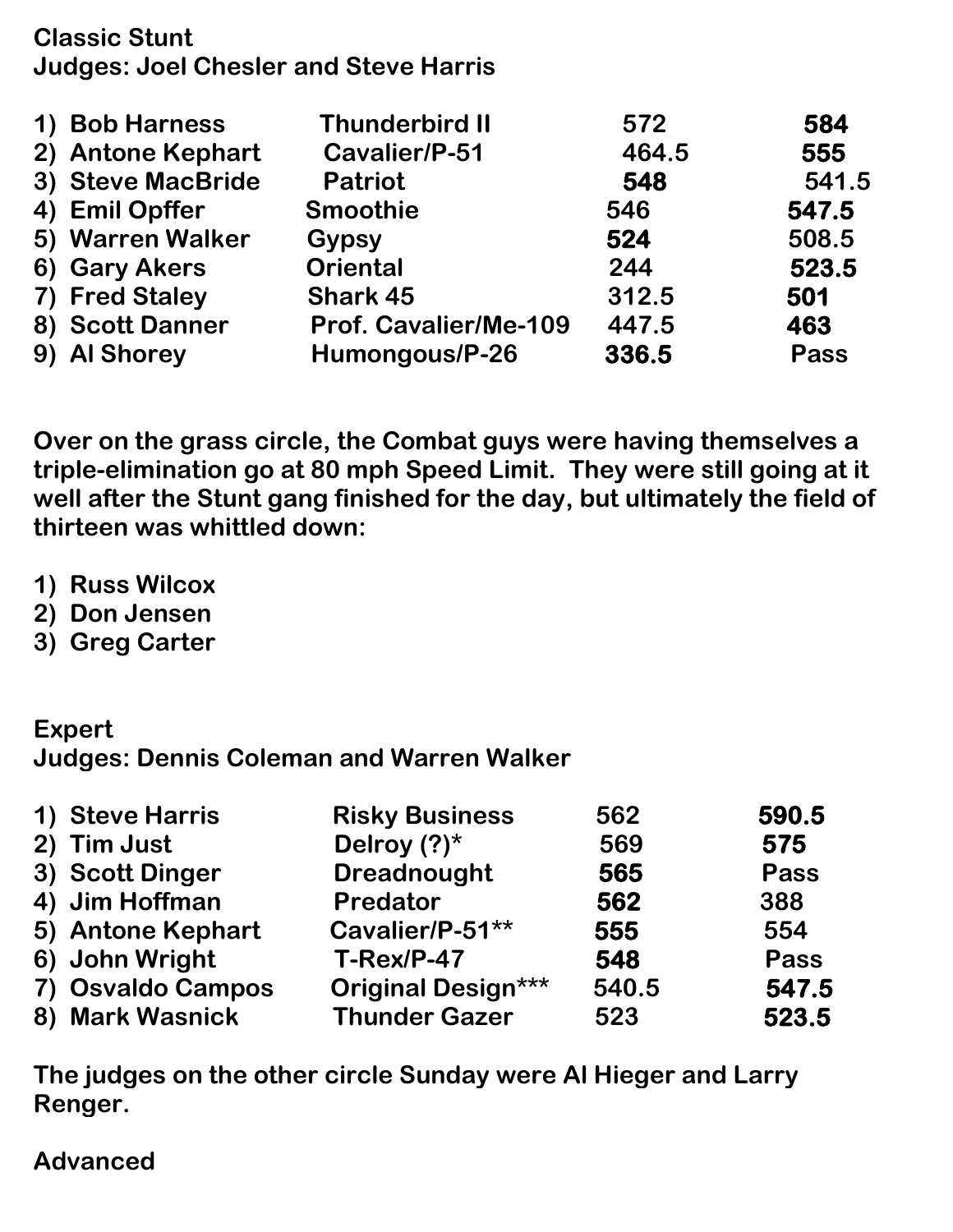| 1) Steven MacBride<br>2) Chris Forbes<br>3) TerryThorkildsen<br><b>Al Shorey</b><br>4) | <b>Patriot</b><br><b>Big Red</b><br><b>ProfilePathfinder</b><br><b>Brodak P-40</b> | 512<br>409<br>427.5<br>361 | 373.5<br>435<br>413.5<br>374.5 |
|----------------------------------------------------------------------------------------|------------------------------------------------------------------------------------|----------------------------|--------------------------------|
| 5) Fred Staley<br>6) Charles Carter                                                    | <b>Miss Candace P-51</b><br><b>Strega</b>                                          | 357.5<br>0                 | 370.5<br>16                    |
| <b>Intermediate</b>                                                                    |                                                                                    |                            |                                |
| <b>Mike Meadows</b><br>1)<br>2) Scott Danner                                           | <b>Challenger</b><br><b>Profile Cavalier/Me109</b>                                 | 324<br>260                 | 76<br>289.5                    |
| <b>Beginner</b>                                                                        |                                                                                    |                            |                                |
| <b>Clint Brooks</b><br>1)<br><b>Don Barrett</b><br>2)<br>3) Steve Minchella            | <b>Profile Smoothie</b><br><b>E-Oriental</b><br><b>Gotcha Streak</b>               | 261.5<br>238.5<br>162      | 253<br>239.5<br>66             |

**The Bob Palmer Memorial Trophy, awarded for best performance over the two-day period, went this year to Antone Kephart, who reached the podium in each of the three events he entered.**

|              | <b>EVENT</b>                        | BECININER     |                      |                   |      |              | <b>EVENT</b>   |              |                |                  |
|--------------|-------------------------------------|---------------|----------------------|-------------------|------|--------------|----------------|--------------|----------------|------------------|
| <b>PLACE</b> | <b>PILOT</b>                        | <b>ROUND1</b> | <b>ROUND 2</b><br>66 | <b>HIGH SCORE</b> |      |              |                | INTERMEDIALE |                |                  |
|              | Steve M<br>$Clint \mathbf{B}$ $253$ | 62            |                      |                   | CORE | <b>PLACE</b> | <b>PILOT</b>   | <b>ROUND</b> | <b>ROUND 2</b> | <b>HIGH SCOR</b> |
|              | <b>Don B</b>                        |               | 23852395             |                   |      |              |                | 2602095289   |                |                  |
|              |                                     |               |                      |                   |      |              | Seen 12-324 76 |              |                | 270              |
|              |                                     |               |                      |                   |      |              |                |              |                |                  |
|              |                                     |               |                      |                   |      |              |                |              |                |                  |
|              |                                     |               |                      |                   |      |              |                |              |                |                  |
|              |                                     |               |                      |                   |      |              |                |              |                |                  |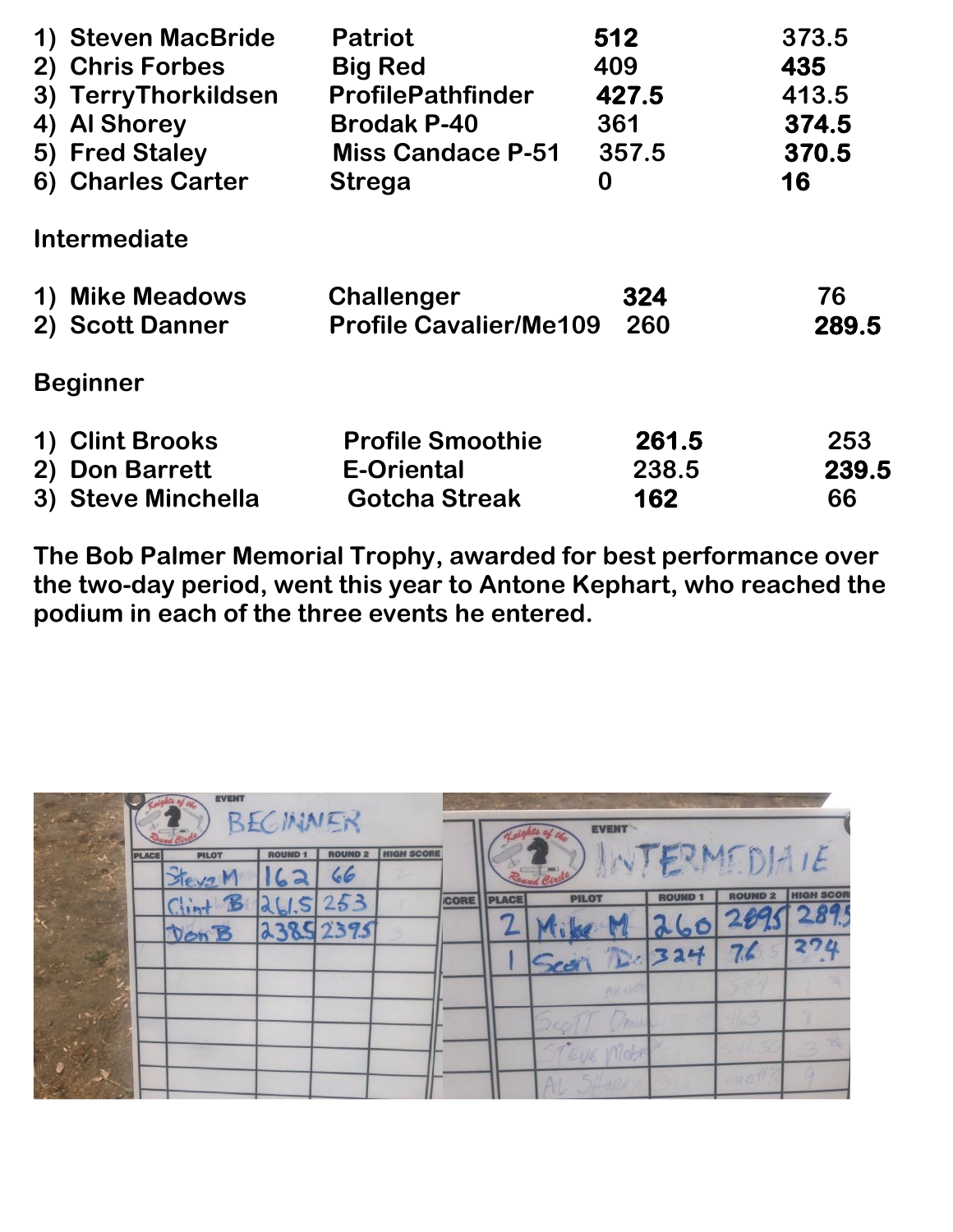| <b>EVENT</b><br>EXPERT<br>ORE<br><b>PLACE</b><br><b>PILOT</b><br><b>ROUND 2</b><br>Steve H<br>562590.5590.5<br>$J_{m}$ $H$<br>4<br>56238<br>Anton<br>5<br>555554<br>フ<br>Oswaldu<br>5405547.5547.5<br>6<br>John N<br>548<br>$\overline{2}$<br>TimJ<br>56951555<br>8 Move 16<br>523 523.5 523.5<br><b>Streve W.</b><br>$\mathsf{3}$<br>SCOTT DI | <b>HIGH SCORE</b><br>562<br>555<br>548<br>565 | PLACE<br><b>PILOT</b><br>$\overline{5}$<br>Freds<br>2<br>OrisF<br>6<br>Charlesc<br>4 Alberts<br>$\mathbf{S}$<br>Terry Th       | <b>EVENT</b><br>DVANCED<br><b>ROUND</b><br>361<br><b>Steve Me 512 3735 512</b>                   | 35.5370.5370.5<br>409.5435435<br>176 176<br>3745 3745<br>437.5 413.5 427.5 | <b>HIGH SCORE</b> |
|------------------------------------------------------------------------------------------------------------------------------------------------------------------------------------------------------------------------------------------------------------------------------------------------------------------------------------------------|-----------------------------------------------|--------------------------------------------------------------------------------------------------------------------------------|--------------------------------------------------------------------------------------------------|----------------------------------------------------------------------------|-------------------|
| 565<br>OLDTIME<br><b>PILOT</b><br><b>ROUND 1</b><br><b>ROUND 2</b><br><b>HIGH SCORE</b><br>Jim Hoffman 269<br>282<br>$\mathcal{Z}$<br>John Wheel 292.50 21650<br>ANTINK. 279.50 269<br>3                                                                                                                                                       | 3 06 th<br><b>PLACE</b>                       | C1ASST<br><b>PILOT</b><br>ArCovK.46450<br>$G$ ary Adde244 523.5<br>30b HARNES 572 584<br>Scott Down447.50 463<br>STEVE MONTS48 | <b>ROUND 2</b><br><b>HIGH SCOR</b><br>2x<br>555<br>6<br>$\overline{\mathcal{S}}$<br>3*<br>541.50 | $\frac{1}{\sqrt{2}}$                                                       |                   |
|                                                                                                                                                                                                                                                                                                                                                |                                               | Al SHOREY 336.5 ouatt?<br>$W$ ARREN $W$ 524<br>FRED 51Alo 312.5 501<br>EmelOP<br>546.                                          | 9<br>508.5<br>5<br>7<br>4<br>547.5                                                               |                                                                            |                   |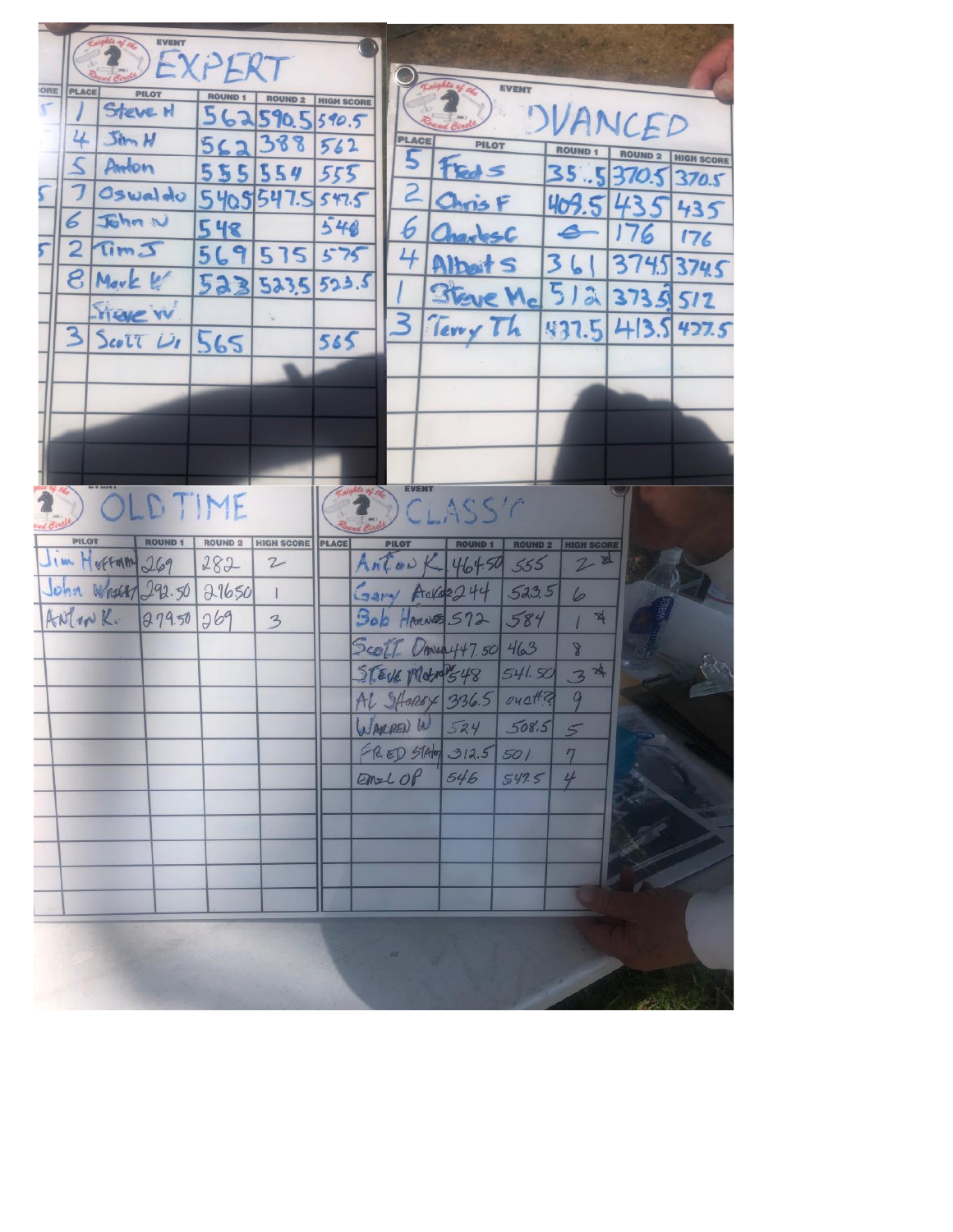

# **Secretary's Report**

**Meeting Minutes Regular Club Meeting Sept. 14, 2021 AFI Pilot Training Center Fullerton Airport**

**Meeting called to order at 7:00pm by President Clint Brooks Officers present - President Clint Brooks, Treasurer Larry Renger, and Secretary Mike Alurac**

**Attendance – 13 members attending while maintaining Covid safe protocols and social distancing. A quorum was met. Pledge - No guests this evening.**

# **Show & Tell**

**Willie Castillo – Another beautifully built piece showing a scratch built Road Runner designed by Bill Multon in 1959. using Model Airplane News plans he built this 54" wingspan with 620 square inches coming in at 44oz. This build took 9 months and is powered by an OS LA 46 swinging a Zinger 11-5 prop. Silkspan and dope finished fuslage with Ultracoat covering for the wings.** 

**JohnWright – Winnie Mae plans, Platypus Nancy Glider and Sopwith Pup plans.**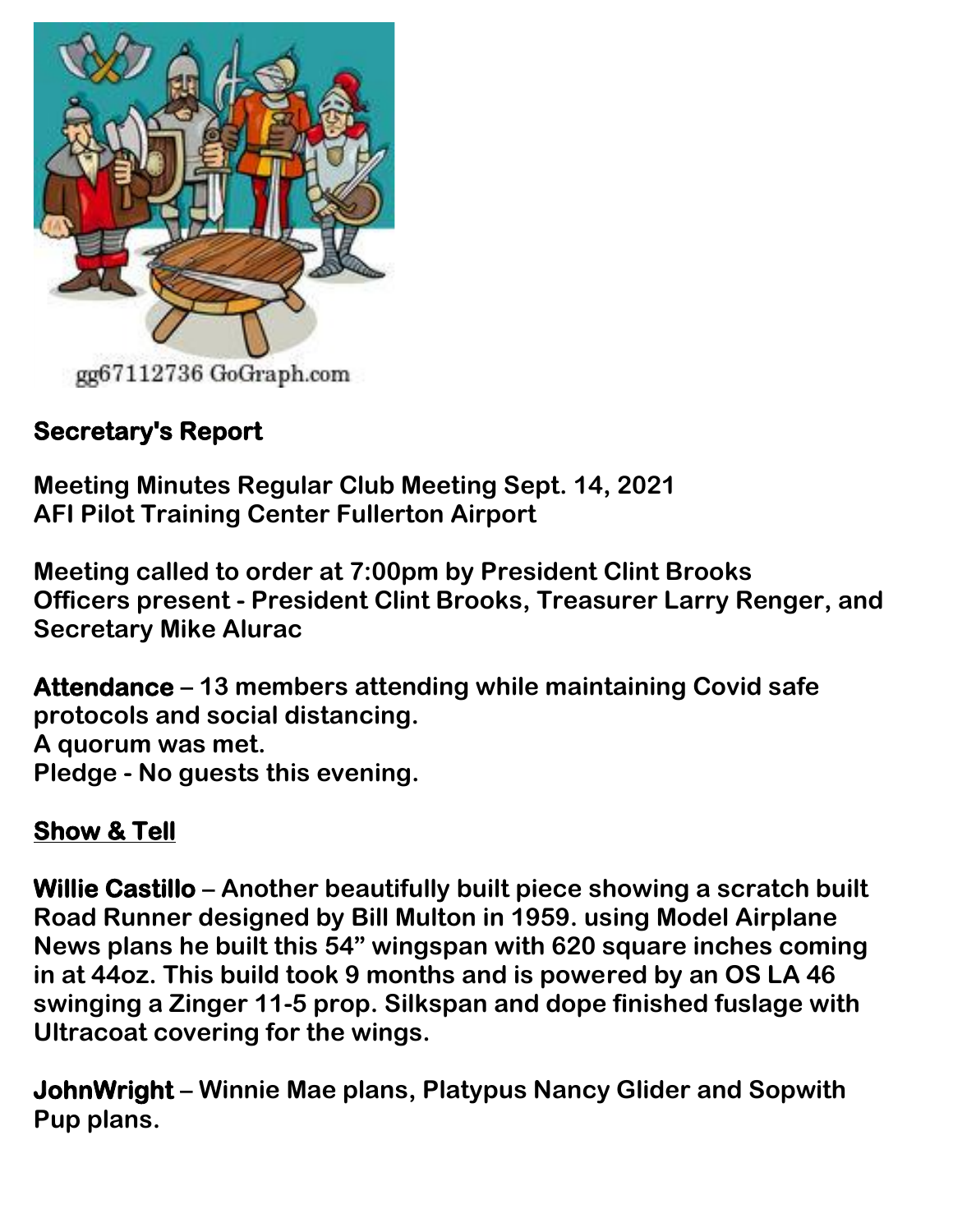**Al Shorey – Al brought in a Brodak 40 powered ARF Nobler obtained from Anton Kephart.** 

**Fernado and Franco Garetto – A recently finished rubber powered Guillows Stuka Free Flight model.**

**Mike Meadows – Shoestring stunter in progress building he is building for a friend. Slot car motors along with a brand new in the box Fox Super Stunt 35 -60th Anniversary engine!** 

**Howard Doering – Howard wore his show and tell, a Knight's Joust early '90's red club t-shirt!** 

**Treasure's Report – The current balance was read aloud to all in attendance. We are doing OK and the recent Knight's Joust expenses were fully covered. The club remains viable and in the black!** 

**Old Business– Joust recap was discussed. Crack repairs of the North circle done by the Knights appear to be holding OK. Members are hoping that more help with the asphalt maintenance from the park is forthcoming.** 

**Combat pilot center circles, park final approval and status update is still pending at this time.** 

**Clint Brooks is maintaining his pro activity with the park and their Community Partnership Program application looking to see how our volunteerism of field maintenance and being a community educational group best fits into one of the categories the park has created for this program. To be continued...**

**New Business – The Knight's annual holiday gathering was discussed with a suggestion from Mike Alurac to once again for this year hold it as a breakfast at a local airport restaurant and combine it with a club museum excursion. One immediate possibility is Flo's Airport Cafe at the Chino Airport with Yanks or Planes of Fame museums nearby. Further suggestions are welcomed.** 

**The Southern California Control Line Speed Flyers Charitable Toys for Tots event was discussed. Much concern has been expressed that the park may have unknowingly priced this charity event out of existence.**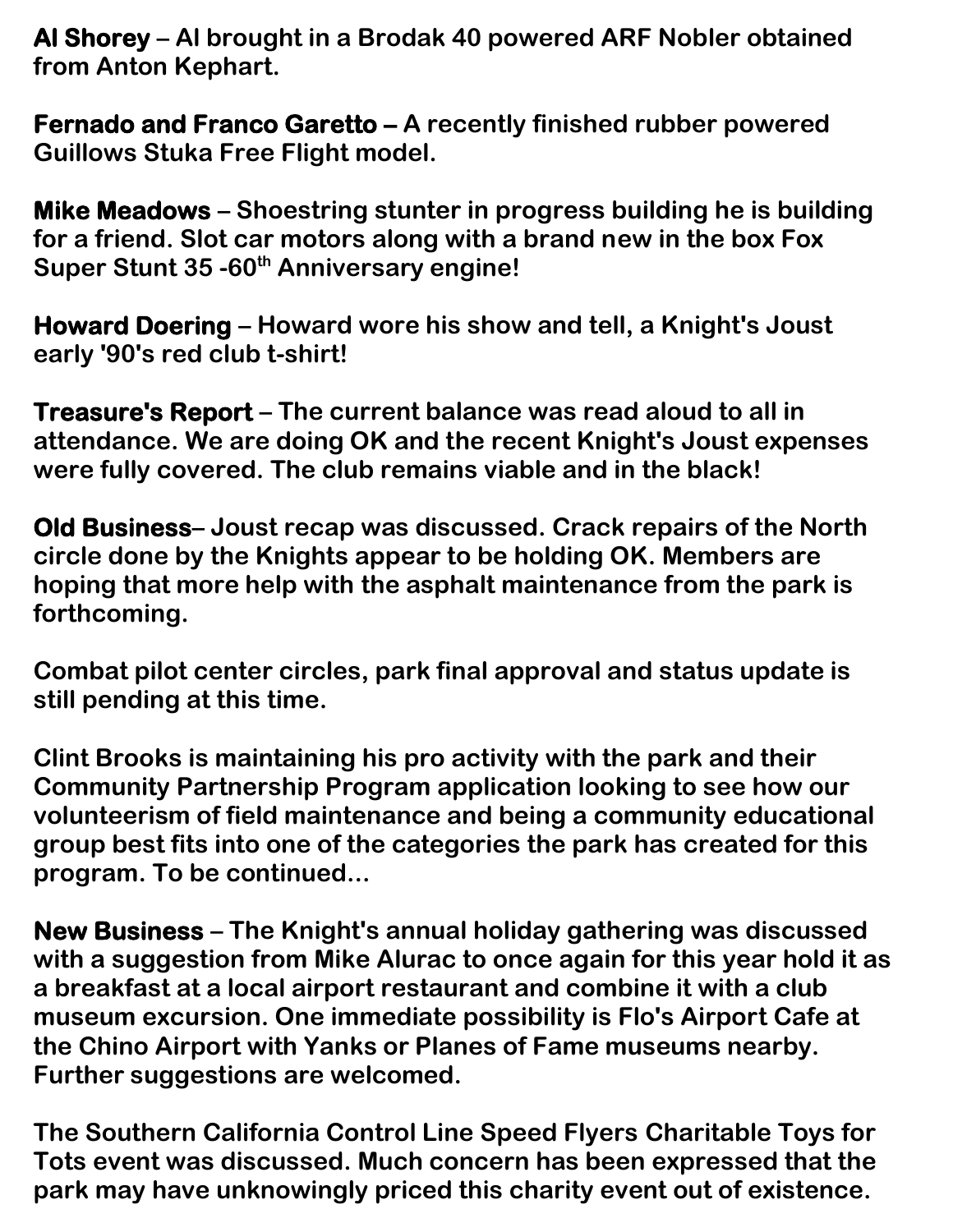**Joe Brownlee and Howard Doering are diligently working on their club's status as an 501c3 non-profit to hopefully find a place within the park's newly structured fee schedule in their Community Partnership Program. With the donation of a toy valued at \$20 being donated to the US Marines Toys for Tots program for entry, along with attendance nearing 20 total participants of all events combined, there isn't much in the way of available funds generated to continue to hold this as an official event. Stay tuned.** 

**Upcoming FAI Money Nats Combat Contest Nov. 12, 13 & 14th CD'd by Bill Maywald was discussed with a call in from Bill Maywald asking for volunteers and assuring that the club that will have no club expenditures whatsoever being completely funded by entry fees alone. This event is anticipated to raise \$750 to \$1000 from net proceeds going directly to the Knights after all cash and prizes are awarded. All present were quite impressed to hear of such plans! So; if you can volunteer to help run an event of international proportion, please come lend a hand and let Bill know what you can do to help the Knight's host such a prestigious event. John Wright immediately offered his assistance at the meeting with more help expected to follow. Judging & timing, field prep, barbecuing and lunch help etc. is on the short list of needs.**

**Upcoming Sin City Combat Clash in Las Vegas at the William Bennett model airfield adjacent to ULV Sam Boyd Stadium for Oct. 15, 16 & 17th has many Knight's planning on making the short trip over to participate where in the last 3 years Knights have regulatory placed in the 3 events held of Half-A, Speed Limit and F2dFast. Also a Las Vegas stunt contest is slated for Nov. 6 & 7th whereas John Wright is advocating for the Knights to participate.** 

**Officer positions are opening for Treasurer and Vice-President for the upcoming year 2022. President Clint Brooks is suggesting to edit the club by laws to better define the Vice-President role to enhance its position. Or at least create some much needed help and responsibility to the position. Essentially having a VP to help with things like event planning, filling in for absent officers as needed during meetings, contests etc.**

**The meeting adjourned by President Clint Brooks at 8:50pm.**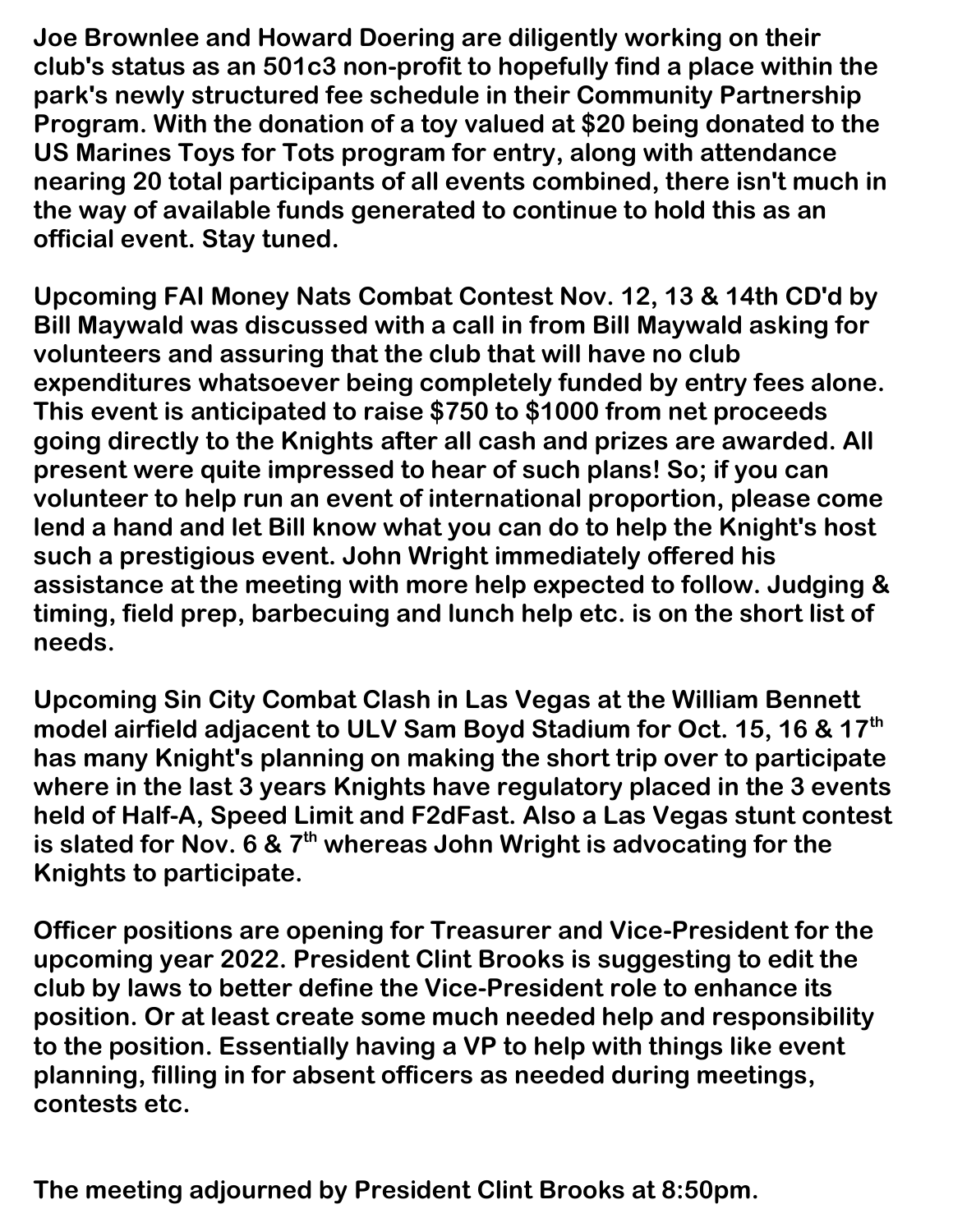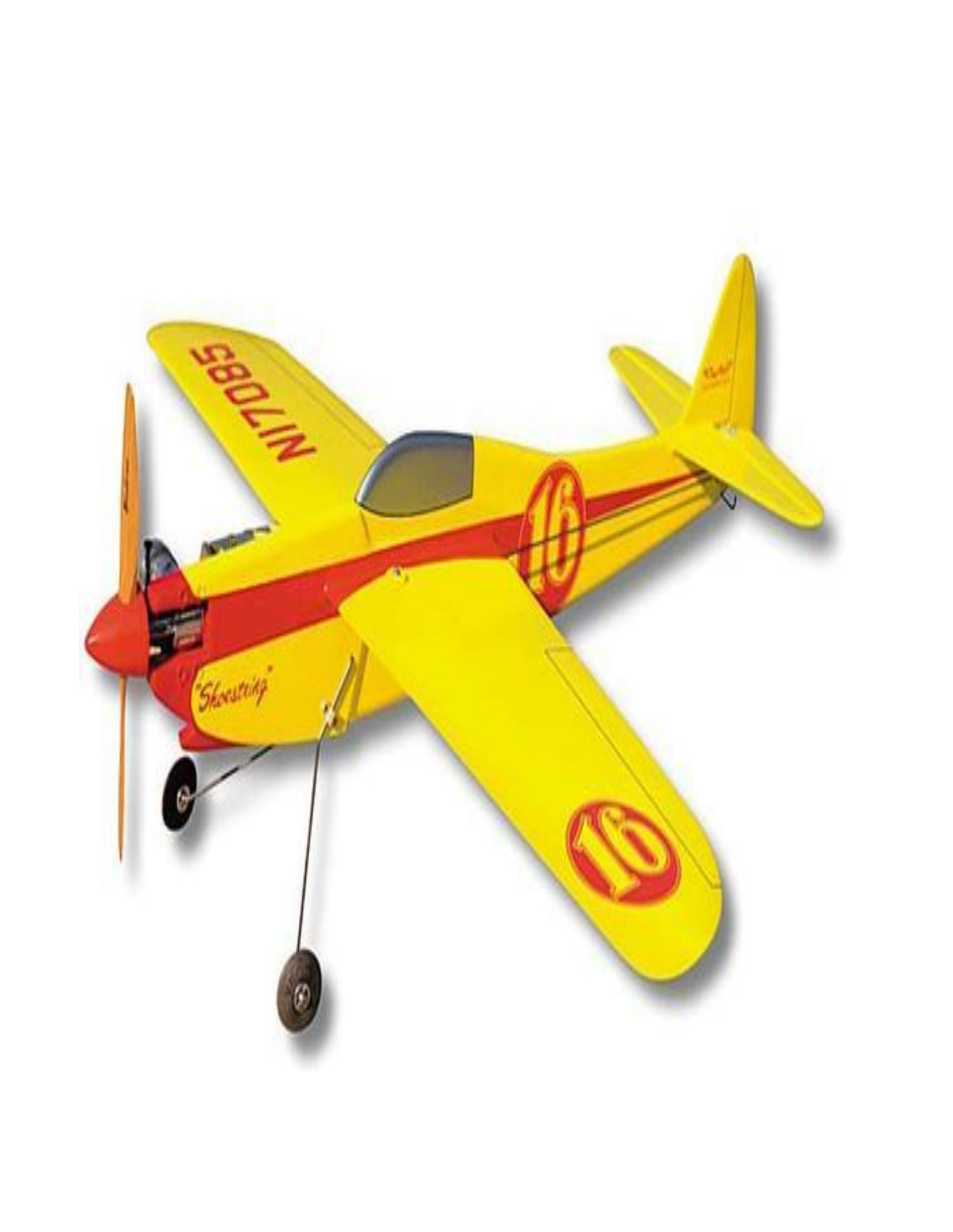

 $\Box$  New Membership  $\Box$  Information Update

# Membership Application

| Renewal Membership LLife Member                                                                                                                                                                                                |  |  |  |
|--------------------------------------------------------------------------------------------------------------------------------------------------------------------------------------------------------------------------------|--|--|--|
| First Name: 1988                                                                                                                                                                                                               |  |  |  |
| Last Name: 1988 and 1988 and 1988 and 1988 and 1988 and 1988 and 1988 and 1988 and 1988 and 1988 and 1988 and 1988 and 1988 and 1988 and 1988 and 1988 and 1988 and 1988 and 1988 and 1988 and 1988 and 1988 and 1988 and 1988 |  |  |  |
|                                                                                                                                                                                                                                |  |  |  |
|                                                                                                                                                                                                                                |  |  |  |
|                                                                                                                                                                                                                                |  |  |  |
| Home Phone: Mork Phone: Mork Phone:                                                                                                                                                                                            |  |  |  |
|                                                                                                                                                                                                                                |  |  |  |
|                                                                                                                                                                                                                                |  |  |  |
|                                                                                                                                                                                                                                |  |  |  |
| Yearly dues are \$20.00                                                                                                                                                                                                        |  |  |  |
| Make checks payable to KOTRC                                                                                                                                                                                                   |  |  |  |
| Mail Application to: KOTRC                                                                                                                                                                                                     |  |  |  |
| P.O. BOX 6115 ANAHEIM, CA 92816                                                                                                                                                                                                |  |  |  |